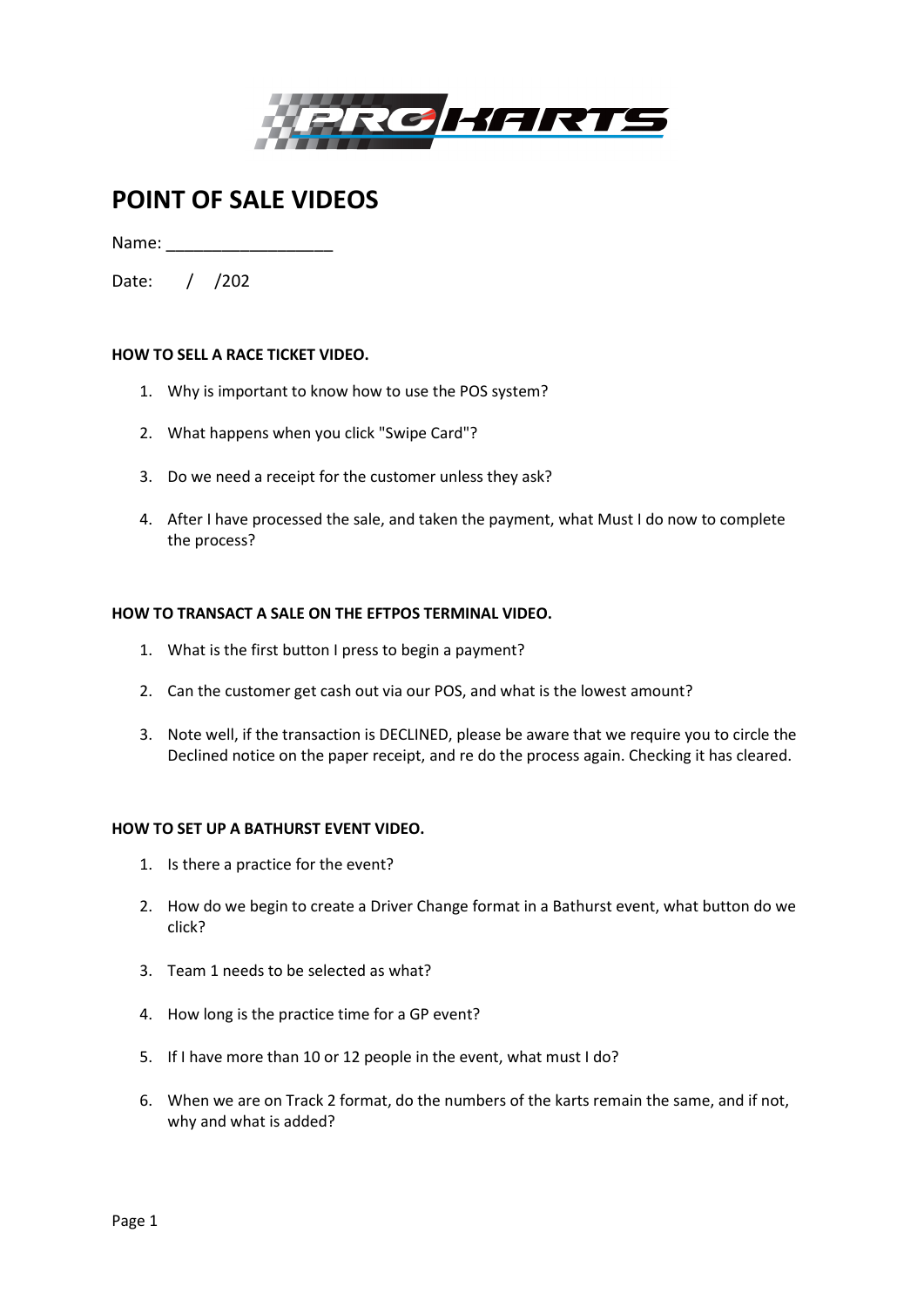

## **HOW TO SET UP A GP EVENT VIDEO.**

- 1. Is there a practice for this event?
- 2. How many laps is the final?
- 3. What does the Assign button do?

#### **SELLING A RIDE ON ENTERPRISE VIDEO.**

- 1. Is there a shortcut button for selling a regularly used rides?
- 2. After I take the money from the customer, and complete the transaction, what must I do next to make sure they are racing soon?
- 3. Why must I assign this customer to a race immediately?

## **HOUSE KEEPING THE QUEUE VIDEO.**

- 1. How often should i remove the names of registered drivers in the queue?
- 2. What is the name of the company whose system we are using for our processing of rides?

#### **FINDING A LOST NAME VIDEO.**

- 1. Can i copy a customer's name and resend it to a race?
- 2. Is it crucially important that I make sure all customers are assigned to the correct races, and what will happen if I forget to assign a driver?

#### **LASER TAG START TIMES VIDEO.**

- 1. 1.How many sessions do we have if we are VERY busy?
- 2. Customers must show up how many minutes before their game?
- 3. How long is the first session of the games, and why do we do this?
- 4. Is it important that you inform the counter staff of the starting game, and why?